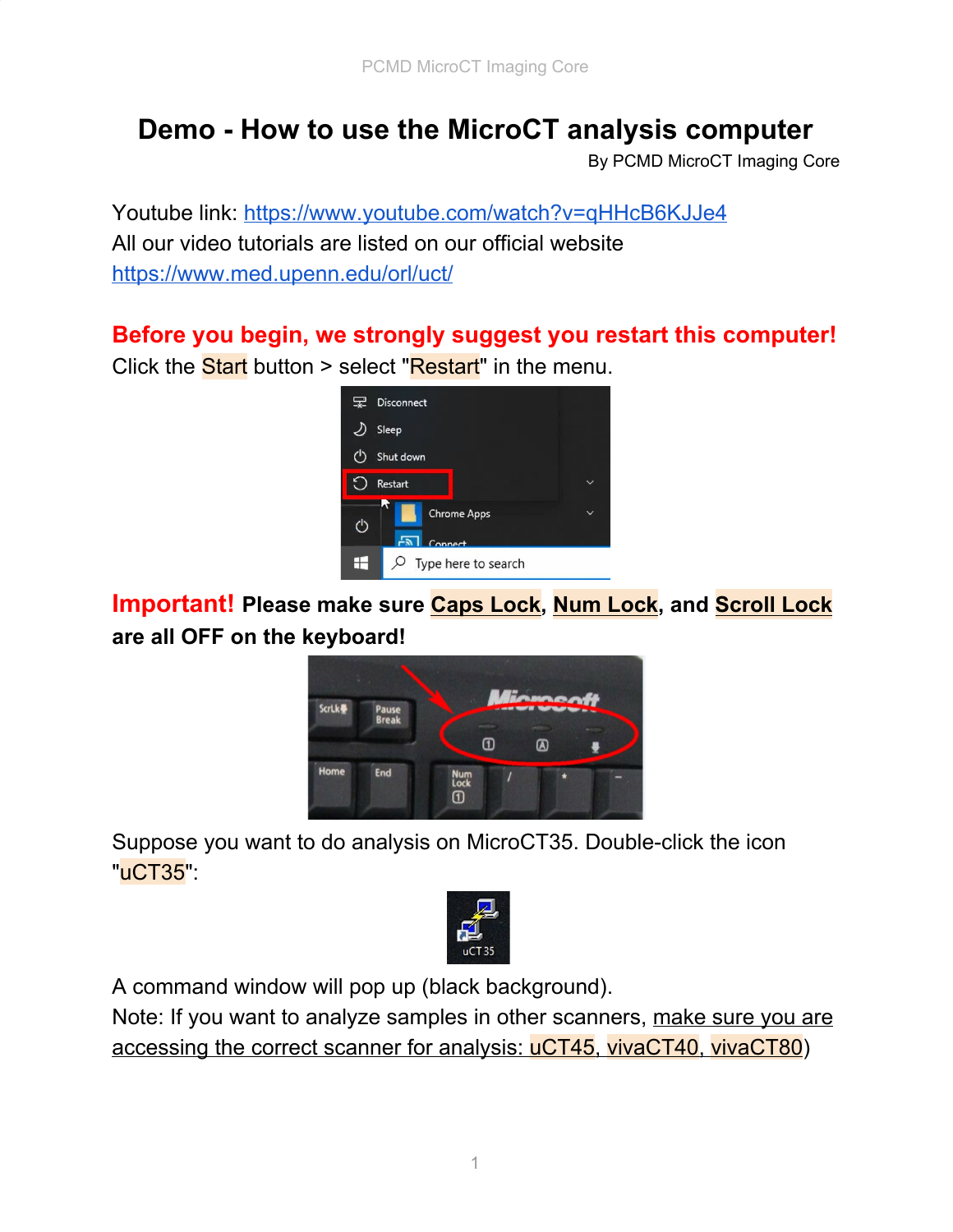

For evaluation analysis, type uct evaluation in the command window then press **Enter**. The evaluation window will pop up in a few seconds.



If you want to open another evaluation window at the same time (e.g.: you need to compare images), you may double click "**uCT35**" to open a second command window.

For microCT 3D images, type uct 3d in the command window, press Enter.